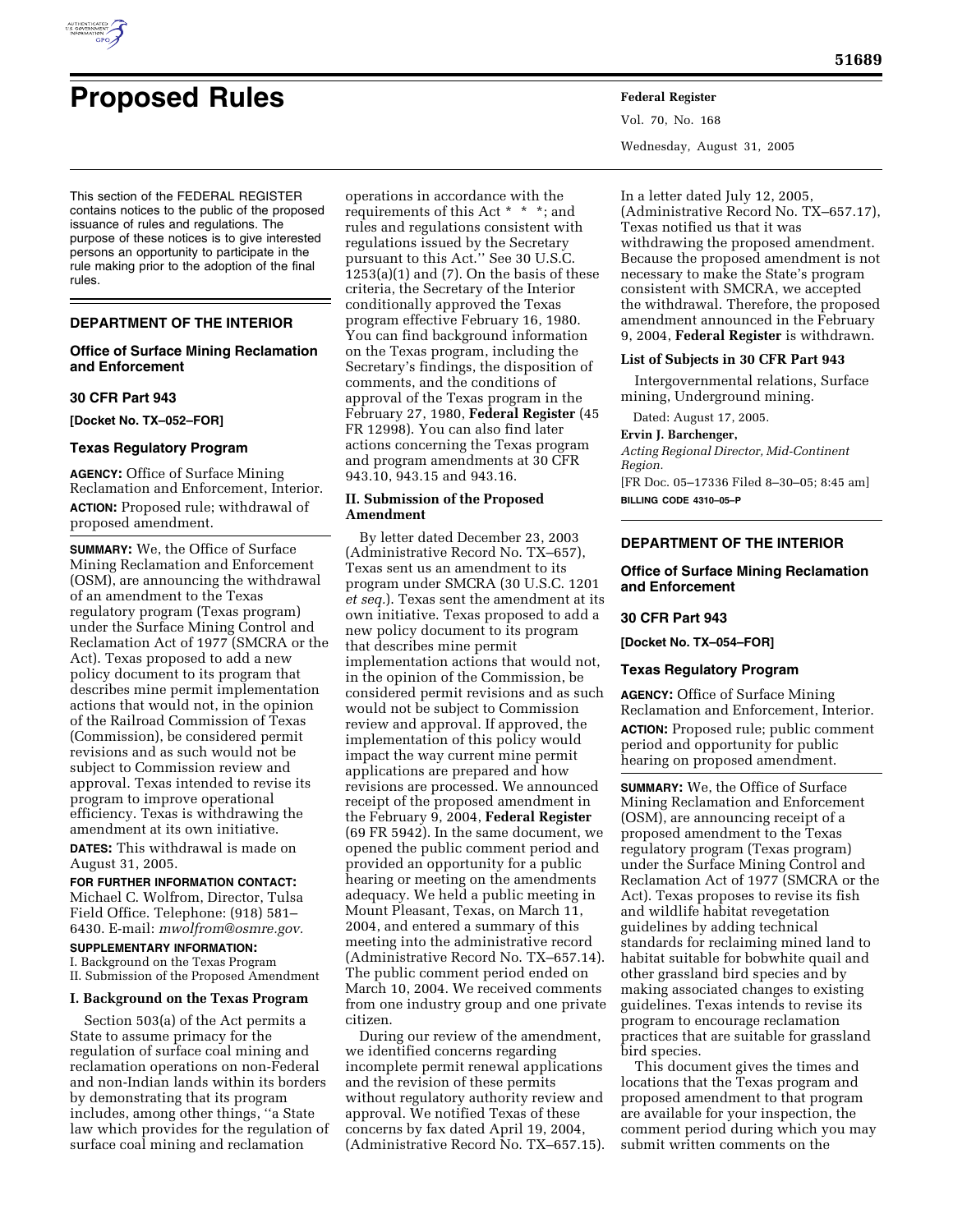amendment, and the procedures that we will follow for the public hearing, if one is requested.

**DATES:** We will accept written comments on this amendment until 4 p.m., c.d.t., September 30, 2005. If requested, we will hold a public hearing on the amendment on September 26, 2005. We will accept requests to speak at a hearing until 4 p.m., c.d.t. on September 15, 2005.

**ADDRESSES:** You may submit comments, identified by Docket No. TX–054–FOR, by any of the following methods:

• E-mail: *mwolfrom@osmre.gov.*  Include ''Docket No. TX–054–FOR'' in the subject line of the message.

• Mail/Hand Delivery: Michael C. Wolfrom, Director, Tulsa Field Office, Office of Surface Mining Reclamation and Enforcement, 5100 East Skelly Drive, Suite 470, Tulsa, Oklahoma 74135–6547.

• Fax: (918) 581–6419.

• Federal eRulemaking Portal: *http:// www.regulations.gov*. Follow the instructions for submitting comments.

Instructions: All submissions received must include the agency name and docket number for this rulemaking. For detailed instructions on submitting comments and additional information on the rulemaking process, see the ''Public Comment Procedures'' heading of the **SUPPLEMENTARY INFORMATION** section of this document.

*Docket:* For access to the docket to review copies of the Texas program, this amendment, a listing of any scheduled public hearings, and all written comments received in response to this document, you must go to the address listed below during normal business hours, Monday through Friday, excluding holidays. You may receive one free copy of the amendment by contacting OSM's Tulsa Field Office.

Michael C. Wolfrom, Director, Tulsa Field Office, Office of Surface Mining Reclamation and Enforcement, 5100 East Skelly Drive, Suite 470, Tulsa, Oklahoma 74135–6547. Telephone: (918) 581–6430. E-mail: *mwolfrom@osmre.gov.* 

In addition, you may review a copy of the amendment during regular business hours at the following location:

Surface Mining and Reclamation Division, Railroad Commission of Texas, 1701 North Congress Avenue, Austin, Texas 78711–2967. Telephone: (512) 463–6900.

**FOR FURTHER INFORMATION CONTACT:**  Michael C. Wolfrom, Director, Tulsa Field Office. Telephone: (918) 581– 6430. E-mail: *mwolfrom@osmre.gov.*  **SUPPLEMENTARY INFORMATION:** 

I. Background on the Texas Program

II. Description of the Proposed Amendment III. Public Comment Procedures IV. Procedural Determinations

#### **I. Background on the Texas Program**

Section 503(a) of the Act permits a State to assume primacy for the regulation of surface coal mining and reclamation operations on non-Federal and non-Indian lands within its borders by demonstrating that its program includes, among other things, ''a State law which provides for the regulation of surface coal mining and reclamation operations in accordance with the requirements of this Act \* \* \*; and rules and regulations consistent with regulations issued by the Secretary pursuant to this Act.'' See 30 U.S.C. 1253(a)(1) and (7). On the basis of these criteria, the Secretary of the Interior conditionally approved the Texas program effective February 16, 1980. You can find background information on the Texas program, including the Secretary's findings, the disposition of comments, and the conditions of approval of the Texas program in the February 27, 1980, **Federal Register** (45 FR 12998). You can also find later actions concerning the Texas program and program amendments at 30 CFR 943.10, 943.15 and 943.16.

## **II. Description of the Proposed Amendment**

By letter dated July 26, 2005 (Administrative Record No. TX–659), Texas sent us an amendment to its program under SMCRA (30 U.S.C. 1201 *et seq.*). Texas sent the amendment at its own initiative. Below is a summary of the changes proposed by Texas. The full text of the program amendment is available for you to read at the locations listed above under **ADDRESSES.** 

#### *A. Section V. Revegetation Success Standards*

At the request of the Texas Parks and Wildlife Department, Texas proposes to revise the following provisions in Section V of its April 1999 revegetation guidelines document entitled ''Procedures and Standards for Determining Revegetation Success on Surface-Mined Lands in Texas'':

1. D.1 Fish and Wildlife Habitat— Ground Cover

At Section V.D.1, Texas proposes to add a ground cover technical standard for bobwhite quail and other grassland bird species and other associated changes. Texas also proposed to make some minor clarifying changes to existing provisions.

a. Texas proposes to change the heading of the third paragraph from ''Use of Technical Standard'' to ''Use of General Technical Standard.''

b. Texas proposes to add two new paragraphs concerning the technical standard for bobwhite quail and other grassland bird species. They read as follows:

*Use of Bobwhite Quail and Other Grassland Bird Species Technical Standard.*  The technical standard is 70% ground cover.

Erosion of landscapes is a natural process dependent on relief, type of geologic material, precipitation, and vegetative cover. Appropriate reclamation land use planning takes these factors into account and should ensure that in all cases ground cover will be adequate to control erosion.

c. Texas proposes to revise the second sentence of the paragraph entitled "Statistical Comparison" to read as follows:

Obtain the lowest acceptable value by multiplying the appropriate technical standard (re: precipitation level) by 0.9 (*i.e.,*  General:  $78\% \times 0.9 = 70\%$  or Bobwhite Quail:  $70\% \times 0.9 = 63\%$ .

2. D.2 Fish and Wildlife Habitat— Woody-Plant Stocking

Texas proposes to add the following new paragraph under the heading ''Use of Technical Standards.''

Mottes locations planted to support Bobwhite Quail and other grassland bird species habitat shall be mapped at the time of planting. The success of woody plant stocking (stem count) will be based on meeting or exceeding the technical standard for motte density per acre and by counting the number of stems per motte.

## *B. Appendix B—Summary of Revegetation Success Standards—Fish and Wildlife Habitat Only*

Texas proposes to revise revegetation parameters and performance standards for the ground cover and woody-plant stocking rate section of the table in Appendix B.

1. The first paragraph of the ground cover portion of the table is revised by adding the word ''General.'' The revised paragraph reads as follows:

90% of the Following General Technical Standard: 78%

2. Texas proposes to add the following new paragraph:

90% of the Following Bobwhite Quail and Grassland Bird Species Technical Standard: 70%

3. The first paragraph of the Woody-Plant Stocking Rate portion of the table is revised by adding an exception to the 90% technical standard as follows:

90% of the Following Technical Standard except for mottes used to support Bobwhite Quail and Grassland Bird Species.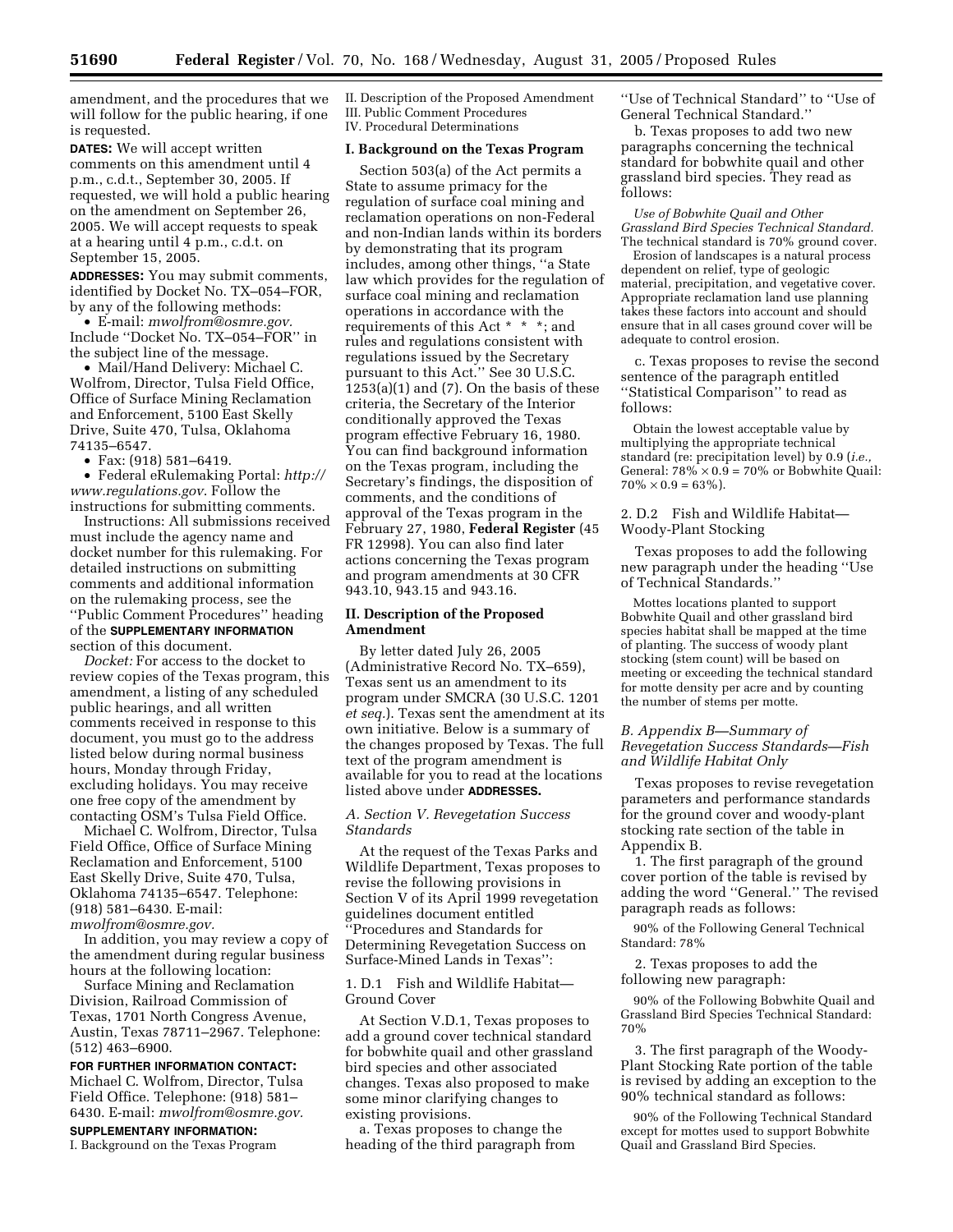## *C. Attachment 2—Texas Parks and Wildlife Department (TPWD) Recommendations for the Development of Success Standards for Woody-Plant Stocking Rates*

Texas proposes to make changes to the ''Minimum Woody Vegetation Stocking Rates'' table that is included in Attachment 2. The current table pertains to all fish and wildlife land use habitat categories. The revised table will include a general fish and wildlife land use habitat category and a specific fish and wildlife land use habitat category for bobwhite quail and other grassland bird species.

1. General Land Use Category and Planting Standards.

a. Texas added the headings ''General Land Use Category'' and ''Planting Standards'' to the existing table.

b. Under the ''General Land Use Category'' heading, Texas added the language ''(See Note 1)'' after the subheading of ''Hardwood.'' Texas added ''Note 1'' to the bottom of the revised table. It reads as follows: ''Note 1: Up to 30% of the planting standard can be pine. Longleaf pine is preferred, with native warm season grasses interspersed.'' Texas also removed the subheading of ''Pine'' along with the ''Statewide'' designation. Under the Planting Standards heading, Texas removed the language ''0 stems per acre'' for pine.

2. Fish & Wildlife Habitat—Bobwhite Quail and other Grassland Bird Species and Planting Standards

Texas added a new land use habitat category for bobwhite quail and other grassland bird species and the planting standards for the new habitat category to the existing table as shown below:

| Fish and wildlife habi-<br>tat-bobwhite quail<br>and other grassland<br>bird species | Planting standards                                                                                                                                                         |
|--------------------------------------------------------------------------------------|----------------------------------------------------------------------------------------------------------------------------------------------------------------------------|
| Native Brush:<br>Statewide-Mottes<br>Hardwood or Pine<br>Statewide.                  | a. density of 2<br>mottes per acre.<br>b. mottes 30-50 feet<br>in diameter.<br>c. 125 stems per<br>motte or 250<br>stems per acre.<br>0 to a maximum 20<br>stems per acre. |

## **III. Public Comment Procedures**

Under the provisions of 30 CFR 732.17(h), we are seeking your comments on whether the amendment satisfies the applicable program approval criteria of 30 CFR 732.15. If we approve the amendment, it will become part of the State program.

#### *Written Comments*

Send your written or electronic comments to OSM at the address given above. Your written comments should be specific, pertain only to the issues proposed in this rulemaking, and include explanations in support of your recommendations. We will not consider or respond to your comments when developing the final rule if they are received after the close of the comment period (see **DATES**). We will make every attempt to log all comments into the administrative record, but comments delivered to an address other than the Tulsa Field Office may not be logged in.

## *Electronic Comments*

Please submit Internet comments as an ASCII or Word file avoiding the use of special characters and any form of encryption. Please also include ''Attn: Docket No. TX–054–FOR'' and your name and return address in your Internet message. If you do not receive a confirmation that we have received your Internet message, contact the Tulsa Field Office at (918) 581–6430.

#### *Availability of Comments*

We will make comments, including names and addresses of respondents, available for public review during normal business hours. We will not consider anonymous comments. If individual respondents request confidentiality, we will honor their request to the extent allowable by law. Individual respondents who wish to withhold their name or address from public review, except for the city or town, must state this prominently at the beginning of their comments. We will make all submissions from organizations or businesses, and from individuals identifying themselves as representatives or officials of organizations or businesses, available for public review in their entirety.

#### *Public Hearing*

If you wish to speak at the public hearing, contact the person listed under **FOR FURTHER INFORMATION CONTACT** by 4 p.m., c.d.t. on September 15, 2005. If you are disabled and need special accommodations to attend a public hearing, contact the person listed under **FOR FURTHER INFORMATION CONTACT.** We will arrange the location and time of the hearing with those persons requesting the hearing. If no one requests an opportunity to speak, we will not hold a hearing.

To assist the transcriber and ensure an accurate record, we request, if possible,

that each person who speaks at the public hearing provide us with a written copy of his or her comments. The public hearing will continue on the specified date until everyone scheduled to speak has been given an opportunity to be heard. If you are in the audience and have not been scheduled to speak and wish to do so, you will be allowed to speak after those who have been scheduled. We will end the hearing after everyone scheduled to speak and others present in the audience who wish to speak, have been heard.

#### *Public Meeting*

If only one person requests an opportunity to speak, we may hold a public meeting rather than a public hearing. If you wish to meet with us to discuss the amendment, please request a meeting by contacting the person listed under **FOR FURTHER INFORMATION CONTACT.** All such meetings are open to the public and, if possible, we will post notices of meetings at the locations listed under **ADDRESSES.** We will make a written summary of each meeting a part of the administrative record.

#### **IV. Procedural Determinations**

## *Executive Order 12630—Takings*

This rule does not have takings implications. This determination is based on the analysis performed for the counterpart Federal regulation.

#### *Executive Order 12866—Regulatory Planning and Review*

This rule is exempted from review by the Office of Management and Budget (OMB) under Executive Order 12866.

## *Executive Order 12988—Civil Justice Reform*

The Department of the Interior has conducted the reviews required by section 3 of Executive Order 12988 and has determined that this rule meets the applicable standards of subsections (a) and (b) of that section. However, these standards are not applicable to the actual language of State regulatory programs and program amendments because each program is drafted and promulgated by a specific State, not by OSM. Under sections 503 and 505 of SMCRA (30 U.S.C. 1253 and 1255) and the Federal regulations at 30 CFR 730.11, 732.15, and 732.17(h)(10), decisions on proposed State regulatory programs and program amendments submitted by the States must be based solely on a determination of whether the submittal is consistent with SMCRA and its implementing Federal regulations and whether the other requirements of 30 CFR parts 730, 731, and 732 have been met.